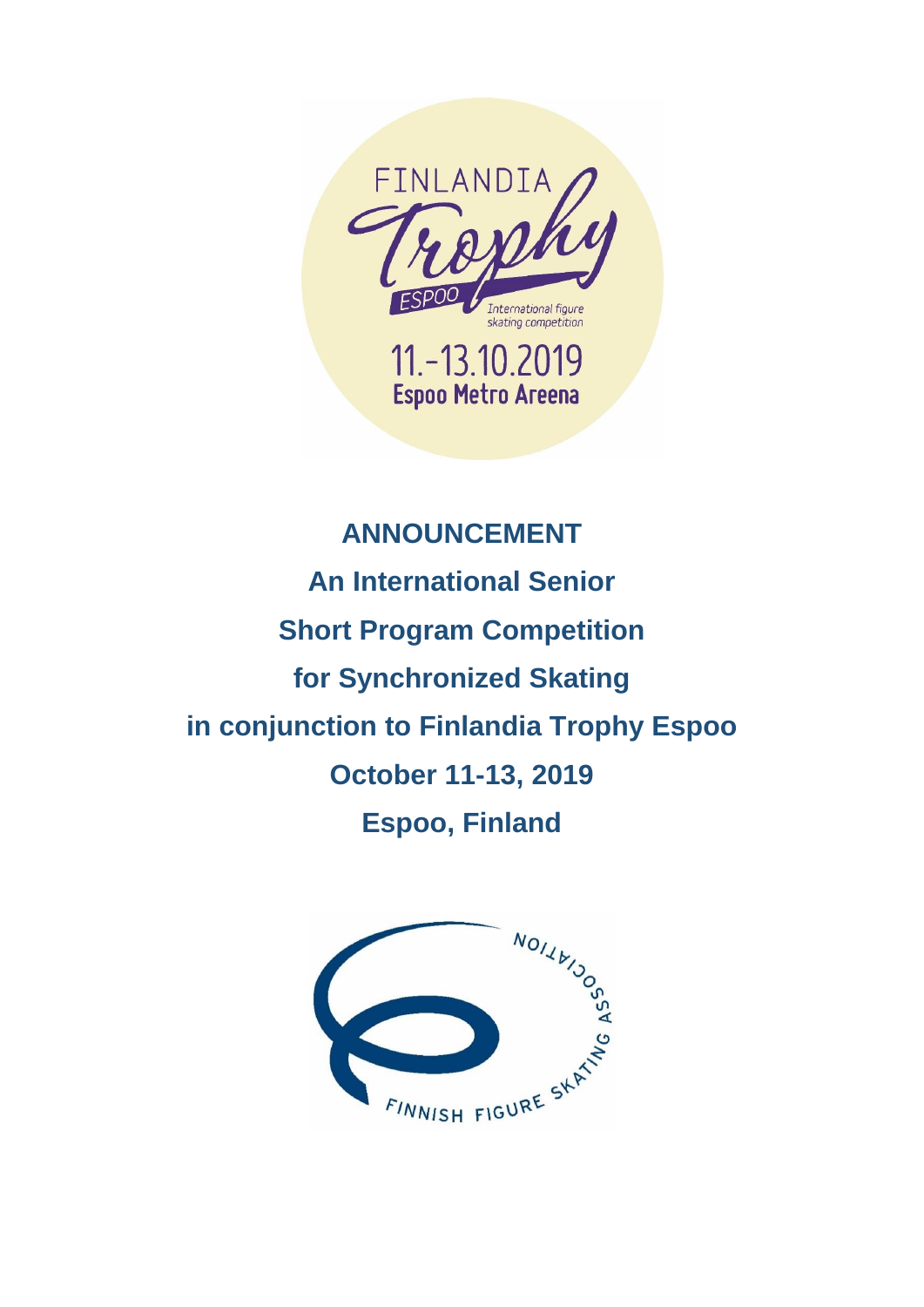

#### **ANNOUNCEMENT**

*Finnish Figure Skating Association is pleased to announce the FINLANDIA TROPHY ESPOO 2019 and the International Senior Short Program Competition for Synchronized Skating.*

#### **GENERAL**

The International Senior Competition for Synchronized Skating, held in conjunction with the Challenger Series Finlandia Trophy Espoo 2019, will be held in accordance with the ISU Constitution and General Regulations 2016, the ISU Special Regulations & Technical Rules Synchronized Skating 2016 and all relevant ISU Communications.

Participation in the **Finlandia Trophy Espoo 2019** is open to teams who belong to an ISU Member and qualify with regard to eligibility according to Rule 102, provided their ages fall within the limits specified in Rule 108 (paragraph Age limits for Synchronized Skating), and they meet the participation, citizenship and residency requirement in Rule 109, paragraphs 1 through 5 and ISU Communication 2030 or any update of this Communication.

Passports of all skaters, as well as the respective permit of an ISU Member different from the one the Team is competing for, if applicable, must be presented at the accreditation of the event for verification.

# **PLACE AND DATE**

The Finlandia Trophy 2019 will be held in Espoo, at Metro Areena, from October 11 to October 13, 2019. The ice rink is located 25 km from the Helsinki Airport and about 40 minutes by car.

# **TECHNICAL DATA**

All competition events and practice sessions will be held at Metro Areena in Espoo.

**Main arena:** Espoo Metro Areena, Urheilupuistontie 3, 02200 Espoo (an indoor ice-rink with the ice surface of 30 x 60 m, air-conditioned and heated)

**Practice arena:** Espoo Metro Areena, Urheilupuistontie 3, 02200 Espoo (an indoor ice-rink with the ice surface of 27 x 58 m, air-conditioned and heated)

Both rinks are in the same complex/building.

| Category                        | <b>Synchronized Skating</b> |
|---------------------------------|-----------------------------|
| <b>Program skated</b>           | <b>Short Program</b>        |
| <b>Duration</b>                 | max 2 min 50 sec            |
| <b>Program Component factor</b> | 0.8                         |

Requirements according to the ISU General Regulations 2018 and ISU Special Regulations & Technical Rules for Synchronized Skating. The required elements to be skated are those listed in ISU Communication 2152 and subsequent updates.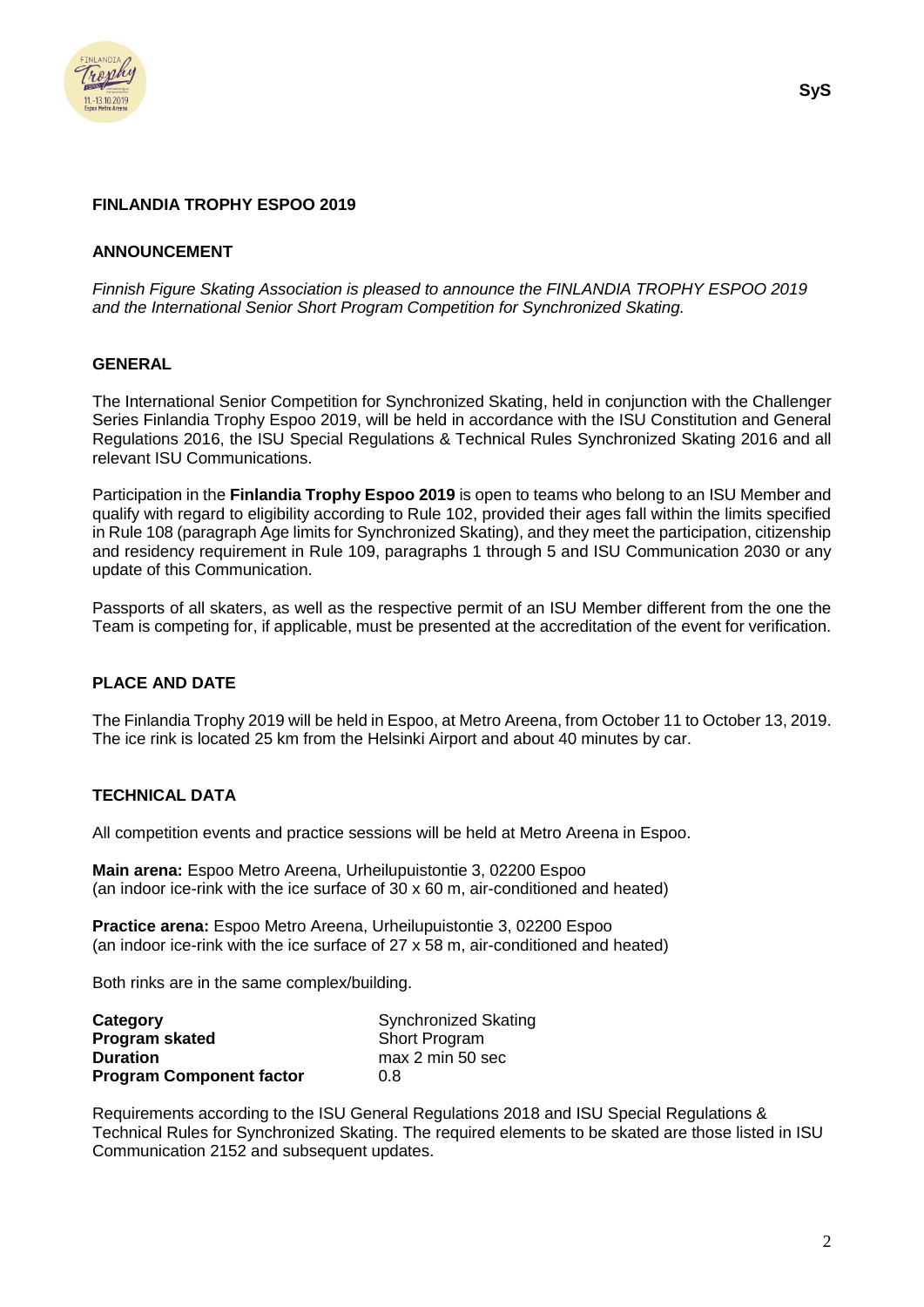

# **ENTRIES**

### **Entries of Teams**

The Organizer reserves the right to limit the number of entries to eight (8) teams. The Organizer confirms the accepted teams after the closing of entries.

All Teams must be entered and all Judges nominated only through their respective Member Association/Federation.

**All entries must be sent to the Organizing Committee electronically using links and/or web forms. Links can be found at the end of this announcement and in each form.**

#### **Preliminary entries**

The preliminary entry form must be submitted electronically only through the given [web link](https://www.lyyti.in/FT2019_Sys_Preliminary_and_Entry_Form) latest by **Monday August 12, 2019.**

# **Final entries**

All final entries and nominations must be sent electronically, via given [web link](https://www.lyyti.in/FT2019_Sys_Preliminary_and_Entry_Form) no later than **Friday, September 6, 2019 – 8 pm** (local time Espoo). The team's program forms and bank account information must be returned via weblink no later than September 6. The weblink will be sent after preliminary entry deadline.

The Announcement, web-links and related entry forms can be also find from our website: [http://www.finlandiatrophy.com](http://www.finlandiatrophy.com/)

#### **Entries of Officials (Panel of Judges and Technical Panel)**

Each participating ISU Member may nominate one (1) International Judge or ISU Judge. The Panel of Judges in the Synchronized Skating event will consist of five (5) Judges. The Referee and the Technical Panel members will be invited by the Organizing Committee who will also cover their travel expenses.

The official entry form for Judges must be submitted to the Organizing Committee through the given web link no later than **Friday, September 6, 2019 – 8 pm (local time Espoo).**

# **ENTRY FEE**

Entry fee is 175 € per team and must be paid latest by **September 13, 2019.** The entry fee will not be refunded in case of withdrawals for any reason.

Entry fee must be paid via this [web-link.](https://www.lyyti.fi/reg/FT2019_CS_Entry_Fee_for_Competitors_5223)

# **ACCOMMODATION AND EXPENSES**

#### **Judges, Referees and Technical Panel**

The Organizer will provide accommodation and meals for all Judges, the invited Referee and the Technical Panel at the Espoo Tapiola Garden hotel beginning with lunch on Friday October 11th, through breakfast on Sunday, October 13, 2019 if serving only in the Synchronized Skating competition.

#### **Teams and their members**

The Teams and other team members (Team Leaders, Coaches) are responsible for their own travel, accommodation and meal expenses.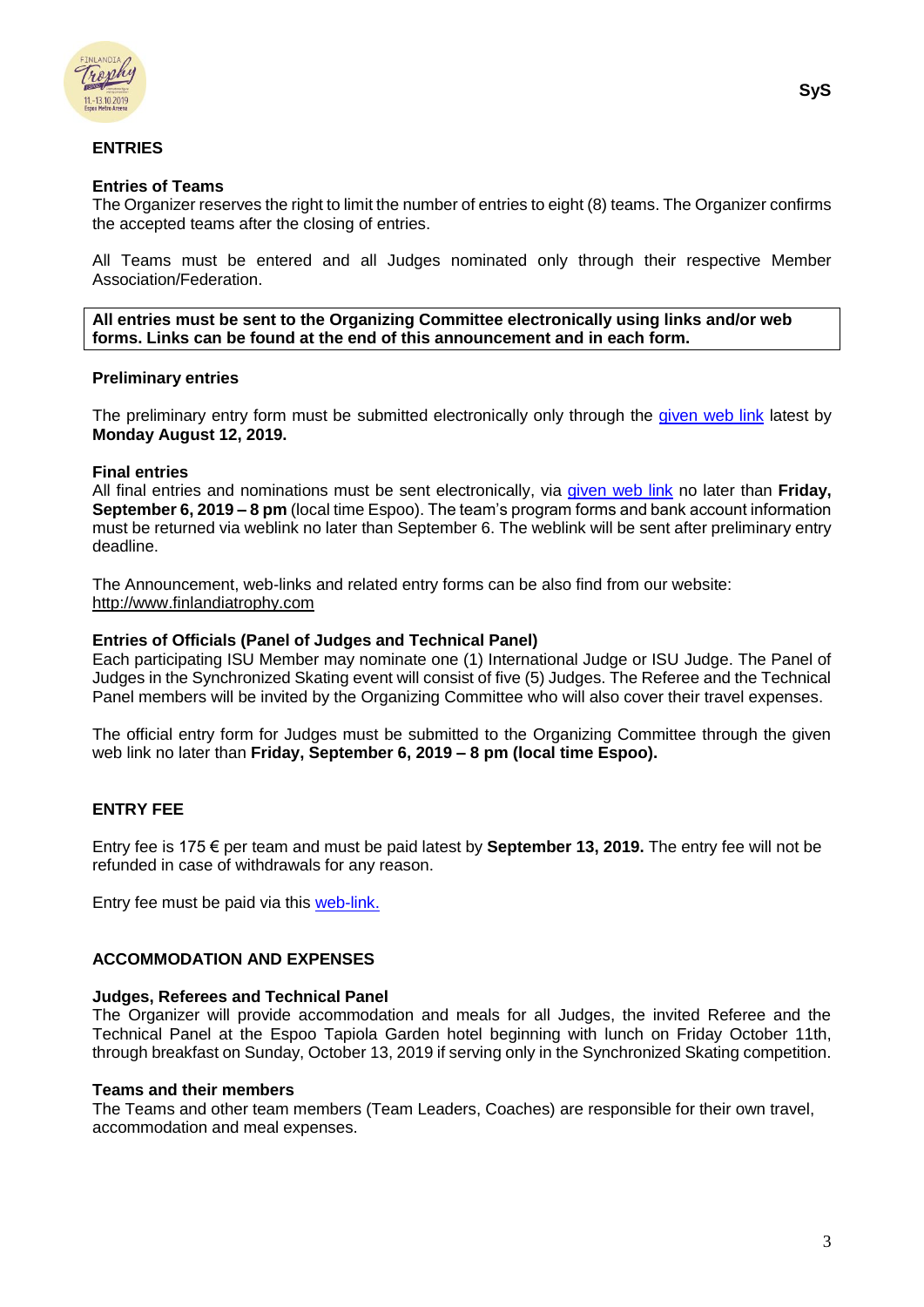

# **Hotel for Synchronized skating**

#### **Radisson Blu Espoo**

address Otaranta 2, 02150 Espoo phone: +358 20 1234705 web: <https://www.radissonblu.com/en/hotel-espoo>

Room prices

Single room 95 €/room/night, including breakfast Double room 105 €/room/night, including breakfast Double room+ extra bed 125 €/room/night, including breakfast (number of these rooms are limited)

Hotel rooms must be booked directly from the hotel through email: [groups.finland@radissonblu.com](mailto:groups.finland@radissonblu.com)

In order to get the above-mentioned rates, rooms need to be booked by **September 22, 2019, 8 pm at latest** by using the code given to each Member. The Organizer Committee cannot guarantee the availability of rooms, if bookings are submitted after the given date. The negotiated rates are valid for bookings between October 10 to October 13. Hotel payments are made upon arrival at the hotel.

There is a shuttle bus transportation service between the Official hotel and the ice rink.

The Organizing Committee will make hotel reservations for Judges and members of the Technical Panel.

#### **MUSIC AND MEDIA INFORMATION, PLANNED PROGRAM CONTENT SHEET**

All Teams are asked to deliver competition music of excellent quality as a **digital audio file** or as a Compact Disc (CD), in accordance with Rule 823, paragraph 1. A list of titles, composers and orchestras of the music to be used for the Short Program must be listed for each Team on the official Music Selection Form and attached to the official Entry Form for Competitors.

In accordance with Rule 823, the music file must show the exact running time of the music (not skating time), which shall be certified by the Coach or Team Leader at the time of registration. In addition, the Teams must provide a back-up drive for each program.

If music information is not complete and back-up drive not provided, accreditation will not be given.

With the entry forms, the "Planned Program Content" must be returned to the Organizing Committee in time. It is mandatory that the Planned Program Content Sheet be filled in precisely by each team in English using the terminology for the elements listed in the respective ISU Communication. It is not permitted to hand over the Program Content Sheets directly to the acting Officials.

#### **ACCREDITATION / REGISTRATION**

The official accreditation for Teams is given at **Sokos Hotel Tapiola Garden (Tapionaukio 3, 02100 Espoo)** upon arrival.

Accreditation will only be granted to persons in those various functions if officially entered and named through their ISU Member. The ISU Member certifies with the signed entry form the indicated functions within the team of all team members. Any misuse of any function will be sanctioned by the OC.

Please be advised that Accreditation will be given to all appointed Judges and Teams' Delegations officially entered and named through their National Associations as follows: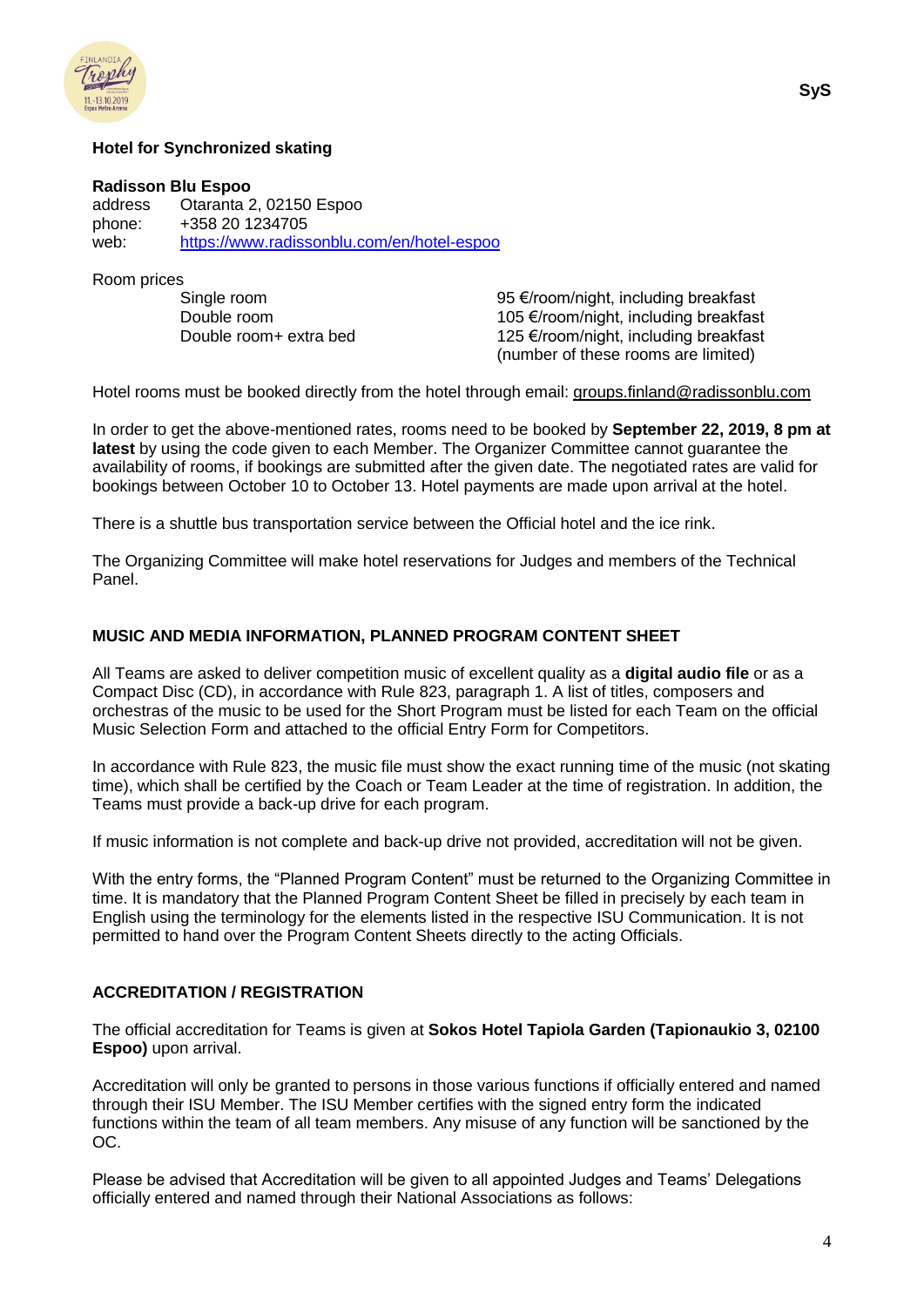

| <b>Skaters</b>                | 20 skaters per team |
|-------------------------------|---------------------|
| <b>Team Leaders</b>           | 1 per country       |
| Team Managers                 | 1 per Team          |
| <b>Official Coaches</b>       | 2 per Team          |
| <b>Team Service Personnel</b> | 2 per Team          |
| Team Medical Personnel        | 1 per Team          |

#### **DRAW AND JUDGES' MEETINGS**

The draw for the starting order of the Short Program will take place on Friday**, October 11, 2019 at 15:00** at the ice rink.

The first Judges' Meeting for the Challenger Series Finlandia Trophy (Singles, Pairs, Ice Dance) will be held on Thursday, October 10, 2019. The SyS Judges seating order draw will made at the Challenger Series Finlandia Trophy Judges' meeting. **The first SyS Judges' meeting will be held at the ice rink on Saturday October 12 one (1) hour before the competition starts.** The Round Table Discussion will be held immediately after the victory ceremony on Saturday evening October 12, 2019. The venue for the meeting will be informed to the Judges at the first Judges' meeting.

#### **SHUTTLE BUS SERVICE**

The Official Hotel is located approximately 3 km from the Ice Rink. Shuttle bus between the Official Hotel and the Ice Rink will be provided by the Organizer from Thursday to Sunday.

#### **ARRIVAL, DEPARTURE AND SHUTTLE BUS SERVICE**

Organizer will arrange transportation from/to Helsinki Airport/Railway Station to/from the official hotel. A fee of 400€ will be charged for each Team. The transportation fee includes the shuttle bus service in between the hotel and the ice rink during the event. Transportation need should be informed in the Team Travel Form.

#### **RESULTS AND PRIZES**

The marking system (ISU Judging System) as described in ISU Technical Rules Synchronized Skating 2018, Rule 843 (Determination and publication of results) will be used.

The Organizer will award 2000  $\epsilon$  to the team placed 1<sup>st</sup>. Payment will be made through the respective National Association as per ISU Rule 102. The withholding tax will be deducted according to the Finnish law.

#### **ANTI-DOPING**

Anti-Doping tests may be carried out as per ISU Communication 1922 and 2117 or any later update of the Communications.

#### **TEAM PHOTO AND PROGRAM BOOKLET INFO**

For the Finlandia Trophy App, we would like you to send us a team photo of your team(s) in digital form by September 6<sup>th</sup>, 2019.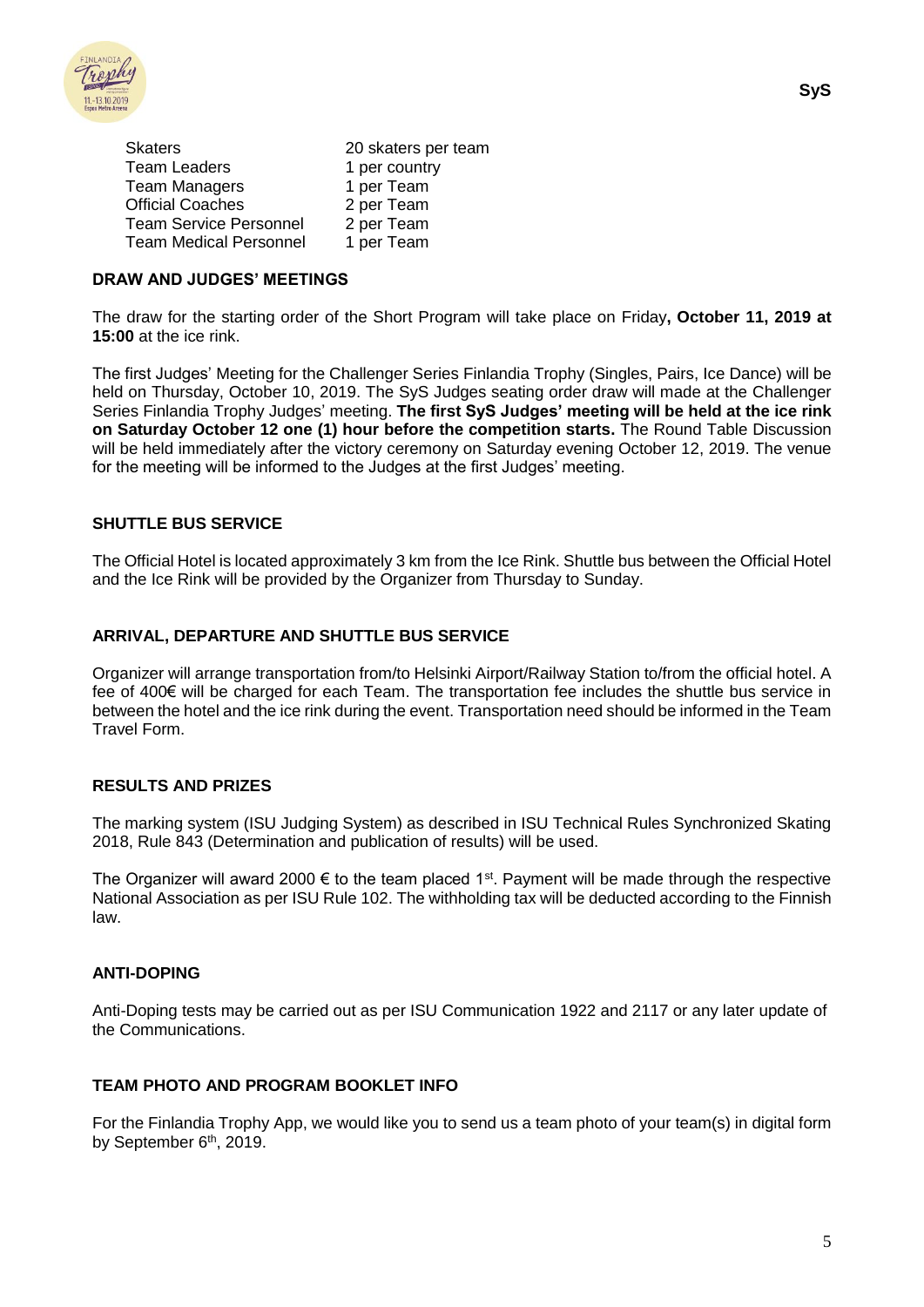

# **LIABILITY**

In accordance with ISU Rule 119, it is the sole obligation of each Member participating in the Finlandia Trophy Espoo 2019 to provide medical and accident insurance for their athletes, officials and all other members of the ISU Member's team. Such insurance must assure full medical attendance and also the return of the ill or injured person to the home country by air transport or by other expeditious means.

The Finnish Figure Skating Association assumes no responsibility for or liability with respect to bodily or personal injury or property damage incurred in connection with the competition to/by Teams' Skaters and Officials.

# **INFORMATION AND VARIOUS**

For further information, please contact the Organizing Committee:

**Finnish Figure Skating Association** Valimotie 10 00380 Helsinki, Finland phone: +358 40 940 2023 / Annastiina Hemmi e-mail: [finlandiatrophy@stll.fi](mailto:finlandiatrophy@stll.fi)

Competition website:<http://www.finlandiatrophy.com/en/>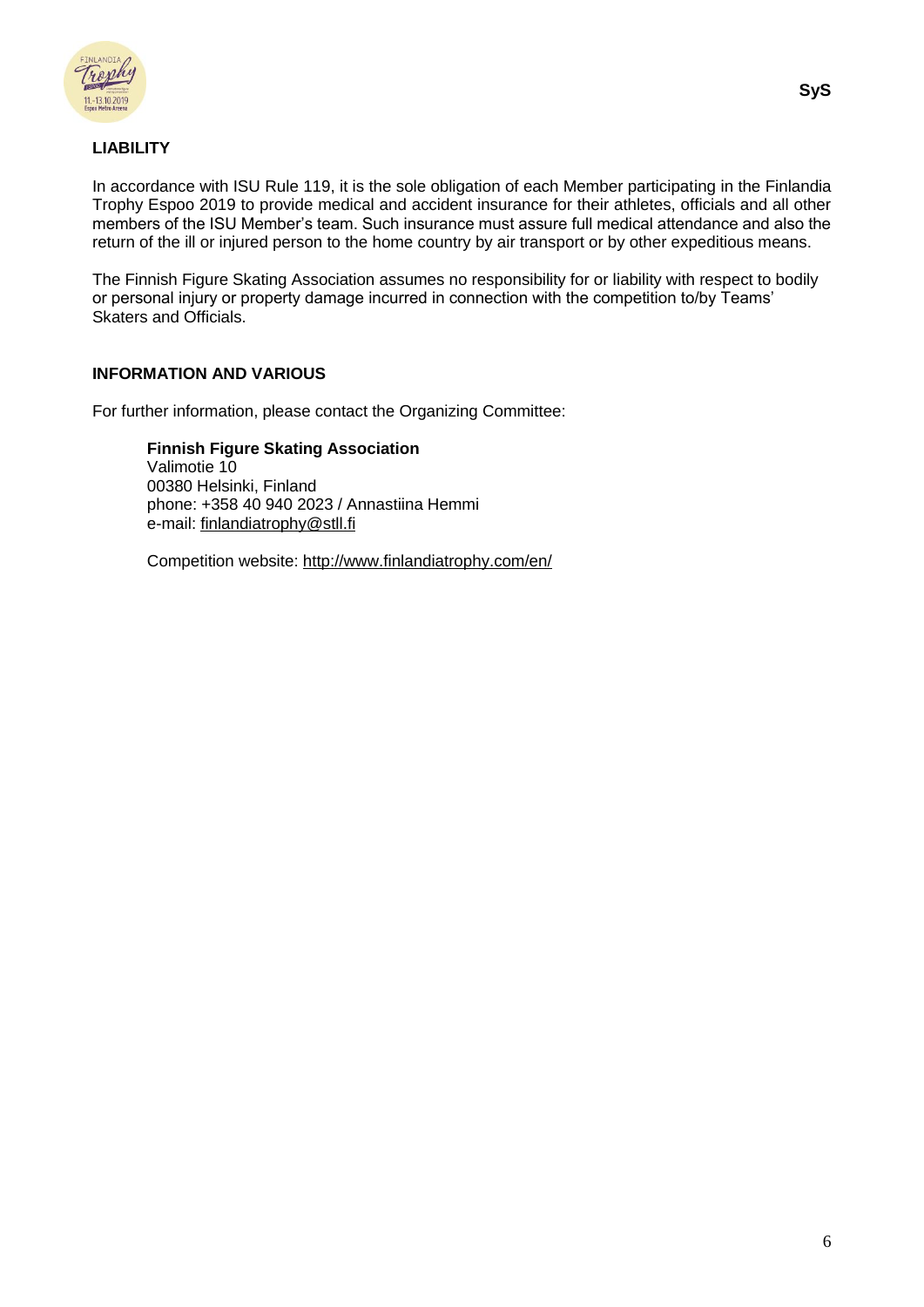

# **PRELIMINARY SCHEDULE (subject to change)**

The final Schedule of all the events, with practice sessions and practice groups, will be given upon arrival. Practice sessions for SyS will begin on Friday, October 6 afternoon.

| All day<br>Arrival of teams<br>15.00<br>Accreditation opens<br>Thursday,<br>All day<br>Arrival of teams<br>All day<br>Unofficial practice<br>16.00<br>Referees and Technical Controllers Meeting<br>17.00<br>Judges' Draw and Meeting<br>18.00<br>Individual Technical Panel Meeting (Pairs, Men, Ladies)<br><b>Opening Draw</b><br>Friday,<br>Official practice<br>October 11 <sup>th</sup> , 2019<br>Individual Technical Panel Meeting (Ice Dance)<br><b>SPECIAL OLYMPICS</b><br>12.00<br>PAIRS - Short Program<br>MEN - Short Program<br>LADIES - Short Program<br>Saturday<br>Official practice<br>October 12th, 2019<br>12.00<br>ICE DANCE - Rythm Dance<br><b>PAIRS - Free Skating</b><br>MEN - Free Skating<br>Victory Ceremonies for MEN & PAIRS<br>Judges' Meeting (Synchronized skating)<br>SYNCHRONIZED SKATING - Short Program<br>Victory Ceremony - Synchronized skating<br><b>PAIRS</b> - Technical Panel Review Meeting<br>PAIRS - Round Table Discussion for Judges<br><b>MEN</b> - Technical Panel Review Meeting<br>SYNCHRONIZED SKATING - Round Table Discussion for<br>Judges<br>Sunday<br><b>Official Practice</b><br>October 13th, 2019<br>MEN - Round Table Discussion for Judges<br>13.00<br>ICE DANCE - Free Skating | Wednesday,<br>October 9th, 2019 |                       |
|------------------------------------------------------------------------------------------------------------------------------------------------------------------------------------------------------------------------------------------------------------------------------------------------------------------------------------------------------------------------------------------------------------------------------------------------------------------------------------------------------------------------------------------------------------------------------------------------------------------------------------------------------------------------------------------------------------------------------------------------------------------------------------------------------------------------------------------------------------------------------------------------------------------------------------------------------------------------------------------------------------------------------------------------------------------------------------------------------------------------------------------------------------------------------------------------------------------------------------------------|---------------------------------|-----------------------|
|                                                                                                                                                                                                                                                                                                                                                                                                                                                                                                                                                                                                                                                                                                                                                                                                                                                                                                                                                                                                                                                                                                                                                                                                                                                |                                 |                       |
|                                                                                                                                                                                                                                                                                                                                                                                                                                                                                                                                                                                                                                                                                                                                                                                                                                                                                                                                                                                                                                                                                                                                                                                                                                                |                                 |                       |
|                                                                                                                                                                                                                                                                                                                                                                                                                                                                                                                                                                                                                                                                                                                                                                                                                                                                                                                                                                                                                                                                                                                                                                                                                                                | October 10th, 2019              |                       |
|                                                                                                                                                                                                                                                                                                                                                                                                                                                                                                                                                                                                                                                                                                                                                                                                                                                                                                                                                                                                                                                                                                                                                                                                                                                |                                 |                       |
|                                                                                                                                                                                                                                                                                                                                                                                                                                                                                                                                                                                                                                                                                                                                                                                                                                                                                                                                                                                                                                                                                                                                                                                                                                                |                                 |                       |
|                                                                                                                                                                                                                                                                                                                                                                                                                                                                                                                                                                                                                                                                                                                                                                                                                                                                                                                                                                                                                                                                                                                                                                                                                                                |                                 |                       |
|                                                                                                                                                                                                                                                                                                                                                                                                                                                                                                                                                                                                                                                                                                                                                                                                                                                                                                                                                                                                                                                                                                                                                                                                                                                |                                 |                       |
|                                                                                                                                                                                                                                                                                                                                                                                                                                                                                                                                                                                                                                                                                                                                                                                                                                                                                                                                                                                                                                                                                                                                                                                                                                                |                                 |                       |
|                                                                                                                                                                                                                                                                                                                                                                                                                                                                                                                                                                                                                                                                                                                                                                                                                                                                                                                                                                                                                                                                                                                                                                                                                                                |                                 |                       |
|                                                                                                                                                                                                                                                                                                                                                                                                                                                                                                                                                                                                                                                                                                                                                                                                                                                                                                                                                                                                                                                                                                                                                                                                                                                |                                 |                       |
|                                                                                                                                                                                                                                                                                                                                                                                                                                                                                                                                                                                                                                                                                                                                                                                                                                                                                                                                                                                                                                                                                                                                                                                                                                                |                                 |                       |
|                                                                                                                                                                                                                                                                                                                                                                                                                                                                                                                                                                                                                                                                                                                                                                                                                                                                                                                                                                                                                                                                                                                                                                                                                                                |                                 |                       |
|                                                                                                                                                                                                                                                                                                                                                                                                                                                                                                                                                                                                                                                                                                                                                                                                                                                                                                                                                                                                                                                                                                                                                                                                                                                |                                 |                       |
|                                                                                                                                                                                                                                                                                                                                                                                                                                                                                                                                                                                                                                                                                                                                                                                                                                                                                                                                                                                                                                                                                                                                                                                                                                                |                                 |                       |
|                                                                                                                                                                                                                                                                                                                                                                                                                                                                                                                                                                                                                                                                                                                                                                                                                                                                                                                                                                                                                                                                                                                                                                                                                                                |                                 |                       |
|                                                                                                                                                                                                                                                                                                                                                                                                                                                                                                                                                                                                                                                                                                                                                                                                                                                                                                                                                                                                                                                                                                                                                                                                                                                |                                 |                       |
|                                                                                                                                                                                                                                                                                                                                                                                                                                                                                                                                                                                                                                                                                                                                                                                                                                                                                                                                                                                                                                                                                                                                                                                                                                                |                                 |                       |
|                                                                                                                                                                                                                                                                                                                                                                                                                                                                                                                                                                                                                                                                                                                                                                                                                                                                                                                                                                                                                                                                                                                                                                                                                                                |                                 | LADIES - Free Skating |
| Victory Ceremonies - Ladies & Ice Dance                                                                                                                                                                                                                                                                                                                                                                                                                                                                                                                                                                                                                                                                                                                                                                                                                                                                                                                                                                                                                                                                                                                                                                                                        |                                 |                       |
| ICE DANCE - Technical Panel Review Meeting                                                                                                                                                                                                                                                                                                                                                                                                                                                                                                                                                                                                                                                                                                                                                                                                                                                                                                                                                                                                                                                                                                                                                                                                     |                                 |                       |
| ICE DANCE - Round Table Discussion for Judges<br>LADIES - Technical Panel Review Meeting                                                                                                                                                                                                                                                                                                                                                                                                                                                                                                                                                                                                                                                                                                                                                                                                                                                                                                                                                                                                                                                                                                                                                       |                                 |                       |
| LADIES - Round Table Discussion for Judges                                                                                                                                                                                                                                                                                                                                                                                                                                                                                                                                                                                                                                                                                                                                                                                                                                                                                                                                                                                                                                                                                                                                                                                                     |                                 |                       |